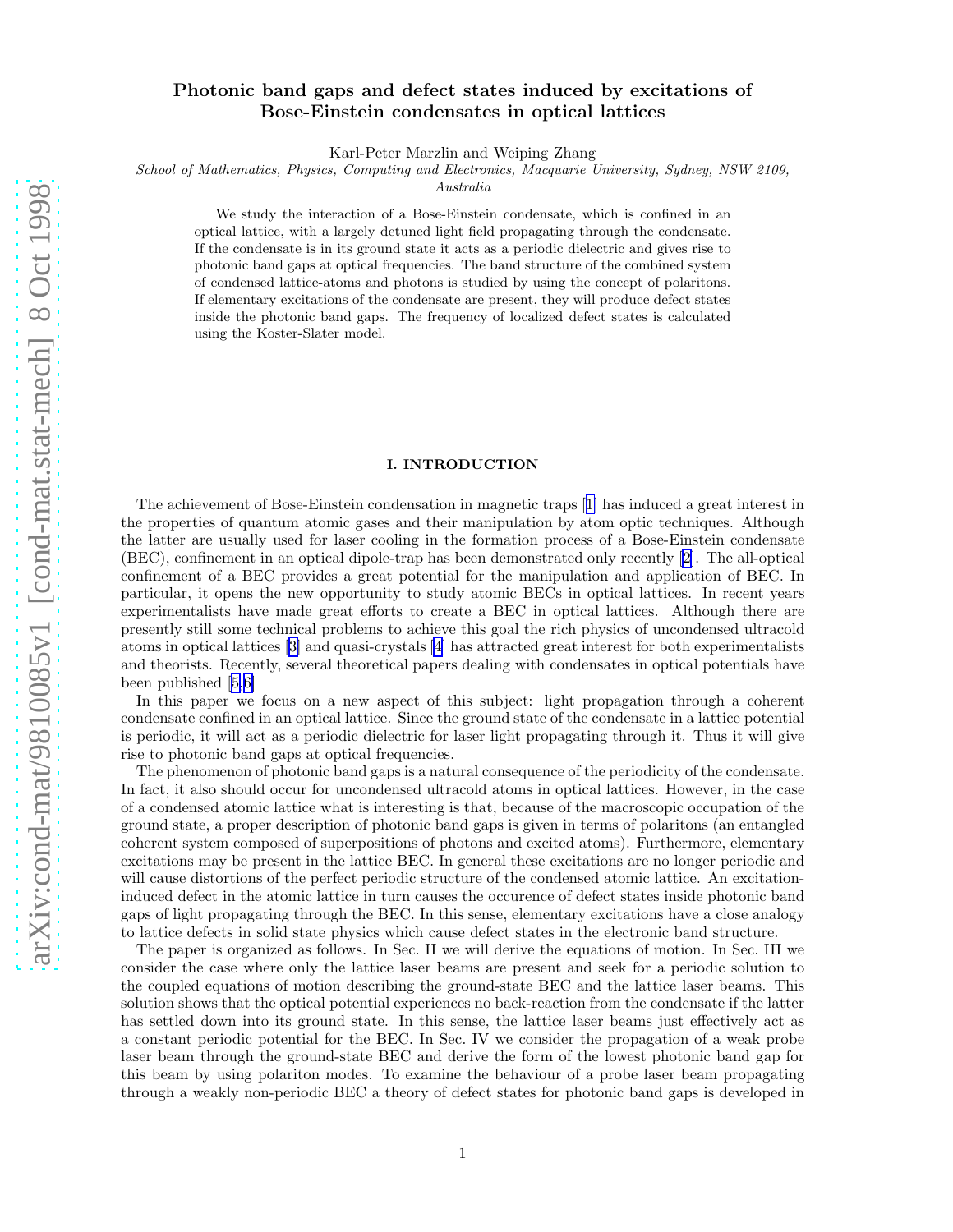Sec. V which is applied in Sec. VI to the Koster-Slater model for a localized elementary excitation. Sec. VII concludes the paper.

# II. EQUATIONS OF MOTION

The system under consideration consists of interacting two-level atoms which are coupled to the electromagnetic field. This coupling is described by using the electric-dipole and rotating-wave approximation so that the corresponding second quantized Hamiltonian is given by

$$
H = H_A + H_{\text{NL}} + H_{\text{E.M.}} + H_{\text{int}} \,,\tag{1}
$$

where

$$
H_A := \int d^3x \sum_{i=e,g} \Psi_i^{\dagger} \{ \frac{\bar{p}^2}{2M} + V(\vec{x}) + E_i \} \Psi_i
$$
 (2)

describes the atomic center-of-mass motion.  $V(\vec{x})$  denotes an external potential. M represents the atomic mass, and  $E_i$ ,  $i = e, g$  are the internal energy levels for ground-state and excited atoms, respectively. The corresponding field operators  $\Psi_q$  and  $\Psi_e$  fulfill the commutation relations  $[\Psi_i(\vec{x})^{\dagger}, \Psi_j(\vec{y})] = \delta_{ij}\delta(\vec{x} - \vec{y})$ .  $H_{\text{NL}}$  is the nonlinear part of the atomic Hamiltonian which describes two-body collisions. For a dilute Bose gas it can be approximated by

$$
H_A := \frac{1}{2} \int d^3x \sum_{i,j=e,g} g_{ij} \Psi_i^{\dagger} \Psi_j^{\dagger} \Psi_j \Psi_i , \qquad (3)
$$

where  $g_{ij} := 4\pi\hbar^2 a_{\rm sc}^{(ij)}/M$  are coupling constants and  $a_{\rm sc}^{(ij)}$  denote the scattering lengths for scattering between atoms in the internal state  $i$  and  $j$ .

For the description of the electromagnetic field we use the representation in terms of positive end negative frequency parts of the vector potential,  $\vec{A}(\vec{x}) = \vec{A}^{(+)}(\vec{x}) + \vec{A}^{(-)}(\vec{x})$ . This representation will turn out to be convenient for the adiabatic elimination of excited atoms. The Hamiltonian for the free electromagnetic field then takes the simple form

$$
H_{\text{E.M.}} = 2\varepsilon_0 \int d^3x \sum_{a,b=1}^3 A_a^{(-)}(\hat{\omega}^2)_{ab} A_b^{(+)} \,. \tag{4}
$$

The positive and negative frequency parts are related by  $(\vec{A}^{(+)})^{\dagger} = \vec{A}^{(-)}$  and fulfill the commutation relation  $[A_a^{(+)}(\vec{x}), A_b^{(-)}(\vec{y})] = (\hbar/2\varepsilon_0)\hat{\omega}^{-1}\delta_{ab}^T(\vec{x}-\vec{y}),$  where  $\delta_{ab}^T(\vec{x}-\vec{y})$  is the transverse delta function. The *frequency operator*  $\hat{\omega}$  is a pseudo-differential operator whose action is defined in momentum space by

$$
[\hat{\omega}\vec{A}](\vec{x}) = (2\pi)^{-3/2} \int d^3k e^{i\vec{k}\cdot\vec{x}} c|\vec{k}|\vec{A}(\vec{k}) . \qquad (5)
$$

The physical interpretation of the frequency operator is simple. It just multiplies a photon mode with its frequency  $\omega(\vec{k}) = c|\vec{k}|$ . A more compact representation of  $\hat{\omega}$  in position space is given by  $\hat{\omega} = c\sqrt{-\hat{\Delta}} = c|-i\nabla|$ , where  $\hat{\Delta}$  denotes the Laplace operator.

Using the positive and negative frequency part of the vector potential the electric dipole coupling between the atoms and the electromagnetic field in rotating-wave approximation can be written as

$$
H_{\rm int} = i \int d^3x \{ \Psi_g^{\dagger} \Psi_e(\vec{d}^* \cdot \hat{\omega} \vec{A}^{(-)}) - \Psi_e^{\dagger} \Psi_g(\vec{d} \cdot \hat{\omega} \vec{A}^{(+)}) \} . \tag{6}
$$

The Heisenberg equations of motion derived from the Hamiltonian (1) are given by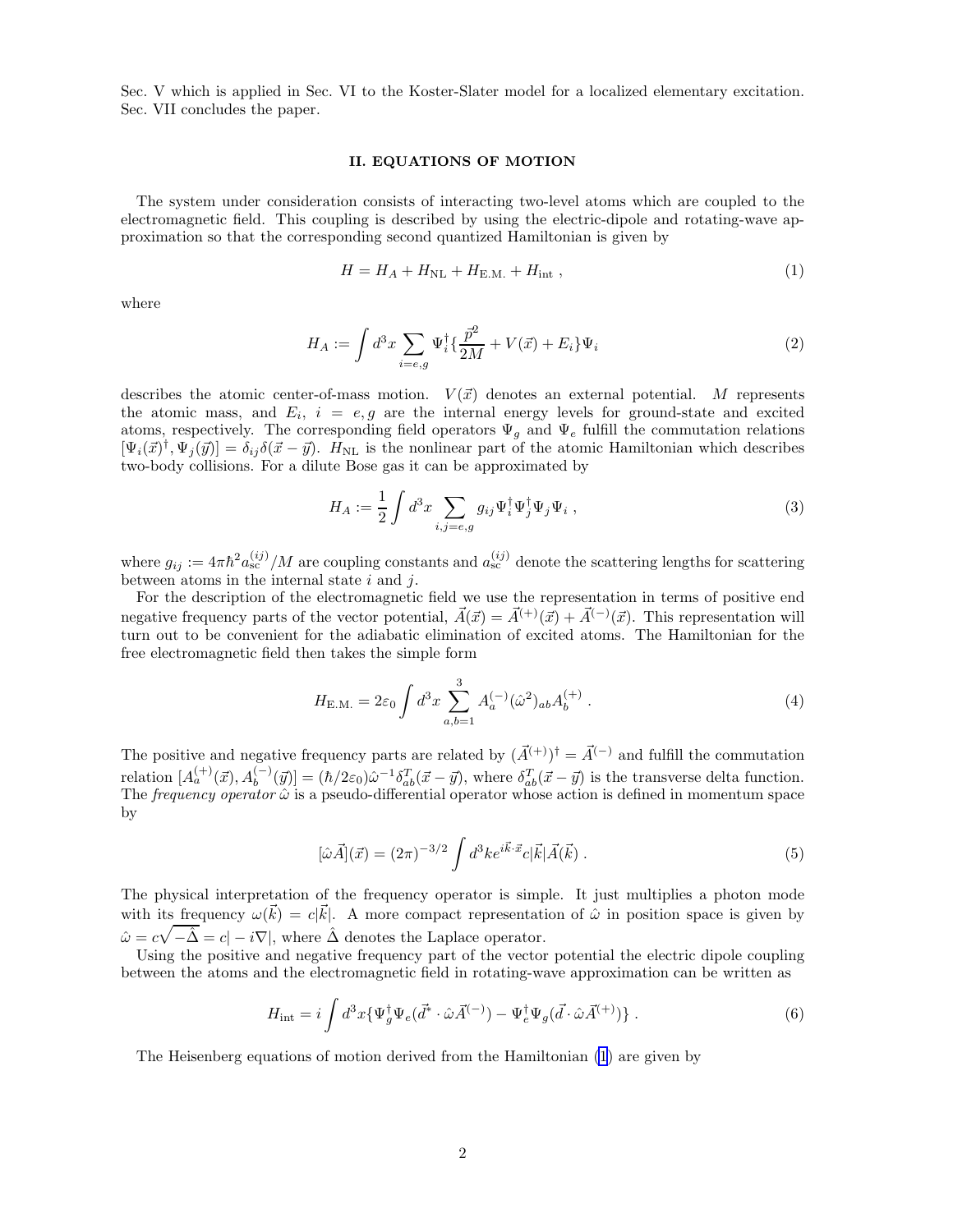<span id="page-2-0"></span>
$$
i\hbar \dot{\Psi}_e = \left\{ \frac{\bar{p}^2}{2M} + V + E_e + \sum_{j=e,g} g_{ej} \Psi_j^{\dagger} \Psi_j \right\} \Psi_e - i\Psi_g (\vec{d} \cdot \hat{\omega} \vec{A}^{(+)})
$$
(7)

$$
i\hbar \dot{\Psi}_g = \left\{ \frac{\bar{p}^2}{2M} + V + E_g + \sum_{j=e,g} g_{gj} \Psi_j^{\dagger} \Psi_j \right\} \Psi_g + i \Psi_e (\vec{d}^* \cdot \hat{\omega} \vec{A}^{(-)})
$$
(8)

$$
i\dot{A}_a^{(+)}(\vec{x}) = \hat{\omega}A_a^{(+)}(\vec{x}) + \frac{i}{2\varepsilon_0} \int d^3y \Psi_g^{\dagger}(\vec{y}) \Psi_e(\vec{y}) \sum_{b=1}^3 d_b^* \delta_{ab}^T(\vec{x} - \vec{y}) \tag{9}
$$

# III. LATTICE LASER BEAMS AND BEC IN GROUND STATE: DECOUPLING OF THE **FIELDS**

To analyse the interaction between the atoms and the lattice laser beams in absence of an external potential  $(V(\vec{x}) = 0)$  we restrict us to the particular case where the atomic field is composed of condensed atoms, i.e., a Bose-Einstein condensate. This allows us to make further substantial simplifications. As is well-known a condensate can be described by assuming that all atoms are in the same quantum state  $\psi_g$ . This amounts in replacing the field operator  $\Psi_g$  in Eq. (8) by the c-number field  $\psi_g$  which then fulfills a nonlinear Schrödinger equation. In addition, we assume that the photon fluctuations of the lattice laser beams are small and therefore not important for our case. This allows us to replace the operator  $\vec{A}^{(+)}$  by a corresponding classical field vector  $\vec{A}^{(+)}_L$  $L^{(+)}$  of the lattice laser beams.

We consider the regime of coherent interaction where the electromagnetic field is detuned far away from the atomic resonance frequency  $\omega_{\text{res}} := (E_e - E_g)/\hbar$ . Specifically, we assume that the detuning  $\Delta_L := \omega_L - \omega_{\text{res}}$  (with  $\omega_L := c|\vec{k}_L|$ ) of the lattice laser beams is negative (red detuning) and its absolute value much larger than any other characeristic frequency of our system so that we can adiabatically eliminate the excited atoms[[7–10\]](#page-8-0). This amounts in replacing the field operator for excited atoms by

$$
\Psi_e \approx \frac{-i}{\hbar \Delta_L} \psi_g(\vec{d} \cdot \hat{\omega} \vec{A}_L^{(+)}) \,. \tag{10}
$$

Inserting Eq. (10) into Eqs. (8) and (9) one easily finds (to first order in  $1/\Delta_L$ )

$$
i\hbar \dot{\psi}_g = \left\{ \frac{\vec{p}^2}{2M} + V + E_g + g_{gg} \psi_g^{\dagger} \psi_g + \frac{1}{\hbar \Delta_L} (\vec{d} \cdot \hat{\omega} \vec{A}_L^{(-)}) (\vec{d} \cdot \hat{\omega} \vec{A}_L^{(+)}) \right\} \psi_g \tag{11}
$$

$$
i(\dot{A}_L^{(+)}(\vec{x}))_a = \hat{\omega}(A_L^{(+)}(\vec{x}))_a + \frac{1}{2\varepsilon_0\hbar\Delta_L} \int d^3y |\psi_g(\vec{y})|^2 (\vec{d}\cdot\hat{\omega}\vec{A}_L^{(+)}(\vec{y})) \sum_{b=1}^3 d_b^* \delta_{ab}^T (\vec{x} - \vec{y})
$$
(12)

Eqs.(11) and (12) describe the coherent coupling of a ground-state atomic field to the lattice laser beams. The physics implicit in these equations is straightforward. The laser beams induce an optical potential for ground state atoms which is proportional to the light intensity ( $\propto (\hat{\omega} \vec{A}_L)^2$ ). The atoms in turn act on the electromagnetic field like a dielectric, where the index of refraction is determined by the density  $|\psi_g|^2$  of ground-state atoms.

We are interested in how the condensate affects the lattice laser beams and the corresponding backreaction in the optical potential. For simplicity, we take the laser beam to be parallel to the x-axis. Further, we assume that the BEC has settled to its ground-state which, because of the periodicity of the optical potential provided by the lattice laser beams, is periodic. It is then convenient to decompose the fields into a discrete Fourier series

$$
\psi_g(x) = \sum_{l \in \mathbf{Z}} \psi_l \exp[i l \vec{k}_L \cdot \vec{x}]
$$
  

$$
\Omega^{(L)}(x) := \frac{1}{\hbar} \vec{d} \cdot \hat{\omega} \vec{A}_L^{(+)}(x) = \sum_{l \in \mathbf{Z}} \Omega_l^{(L)} \exp[i l \vec{k}_L \cdot \vec{x}].
$$

We remark that  $\vec{k}_L$  does not denote the wavevector of the laser beams. It is defined by its relation to the spatial period  $x_L$  of the optical lattice by  $\vec{k}_L = \vec{e}_x 2\pi/x_L$ . This period  $x_L$  differs in general slightly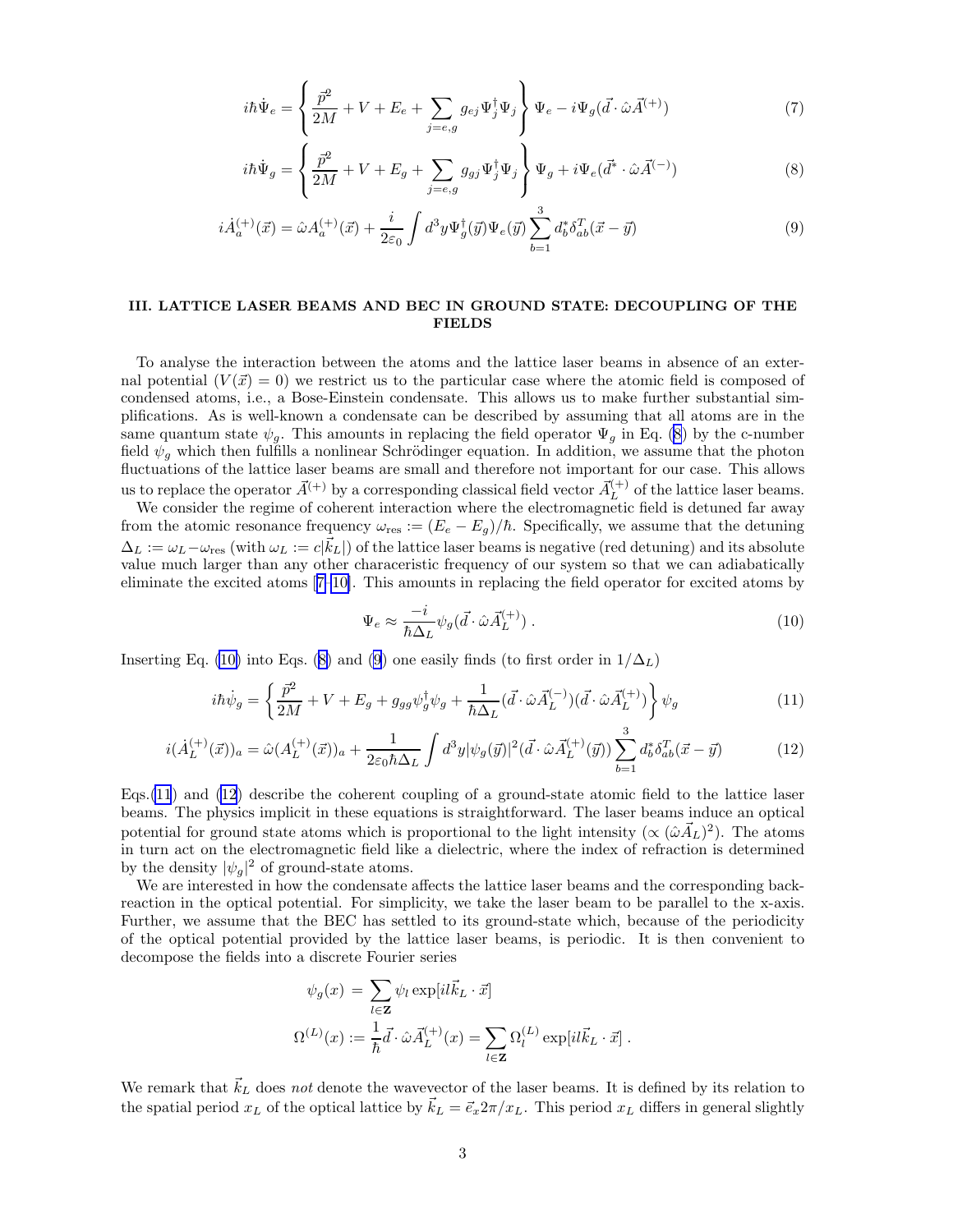from the wavelength of the laser beams outside the atomic medium[[11\]](#page-8-0). Transforming Eqs.([11\)](#page-2-0) and [\(12\)](#page-2-0) to momentum space we arrive at the following one-dimensional set of equations,

$$
i\hbar\dot{\psi}_l = \frac{\hbar^2 k_L^2}{2M} l^2 \psi_l + \frac{g_{gg}}{(2\pi)^2} \sum_{m,n \in \mathbf{Z}} \psi_{m+n-l}^* \psi_m \psi_n + \frac{\hbar}{(2\pi)^3 \hbar \Delta_L} \sum_{m,n \in \mathbf{Z}} \psi_{l+m-n} \Omega_m^{(L)*} \Omega_n^{(L)} \tag{13}
$$

$$
i\hbar\dot{\Omega}_{l}^{(L)} = \hbar\omega_{L}|l|\Omega_{l}^{(L)} + \frac{\omega_{L}|l|\bar{d}_{\perp}^{2}}{2(2\pi)^{3}\varepsilon_{0}\Delta_{L}}\sum_{m,n\in\mathbf{Z}}\Omega_{m}^{(L)}\psi_{m+n-l}^{*}\psi_{n},\tag{14}
$$

where we have defined the transversal dipole moment of the atoms  $\vec{d}_{\perp} := \vec{d} - \vec{k}_L(\vec{d} \cdot \vec{k}_L)/\vec{k}_L^2$ . We can now exploit the fact that the optical frequency  $\omega_L$  is typically (very) much larger than any other frequency scale involved in the system. This allows us to perform a rotating-wave approximation by inserting  $\tilde{\Omega}_l^{(L)}$  $\Omega_l^{(L)} := \exp\{i\omega_L t |l|\} \Omega_l^{(L)}$  $\binom{L}{l}$ into Eqs. ([13](#page-2-0)) and [\(14](#page-2-0)) and neglecting all terms which rotate at multiples of the frequency  $\omega_L$ . This procedure results in the simplified equations

$$
i\hbar \dot{\psi}_l = \left\{ \frac{\hbar^2 k_L^2}{2M} l^2 + \frac{\hbar}{(2\pi)^3 \Delta_L} \sum_{m \in \mathbf{Z}} |\Omega_m^{(L)}|^2 \right\} \psi_l + \frac{g_{gg}}{(2\pi)^2} \sum_{m,n \in \mathbf{Z}} \psi_{m+n-l}^* \psi_m \psi_n + \frac{\hbar}{(2\pi)^3 \Delta_L} \sum_{m \in \mathbf{Z}} \psi_{l+2m} \Omega_m^{(L)*} \Omega_{-m}^{(L)} \tag{15}
$$

$$
i\hbar \dot{\Omega}_{l}^{(L)} = \hbar \omega_{L} |l| \left\{ 1 + \frac{\bar{d}_{\perp}^{2}}{2(2\pi)^{3}\varepsilon_{0}\Delta_{L}} \sum_{n\in\mathbf{Z}} |\psi_{n}|^{2} \right\} \Omega_{l}^{(L)} + \frac{\bar{d}_{\perp}^{2}}{2(2\pi)^{3}\varepsilon_{0}\Delta_{L}} \omega_{L} |l| \Omega_{-l}^{(L)} \sum_{n\in\mathbf{Z}} \psi_{n-2l}^{*} \psi_{n}.
$$
 (16)

These equations have some properties which allow to decouple the system for some physically interesting cases. The most important one is that the atoms do only couple counterpropagating modes, i.e.,  $\Omega_l^{(L)}$  $\Omega_l^{(L)}$  and  $\Omega_{-l}^{(L)}$ . This is a direct consequence of energy conservation since a transition to any other mode would require an amount of energy in the order of  $\hbar\omega_L$  which cannot be provided by the interaction with the condensate. In addition, it is not difficult to see that both the mean density  $\bar{\rho} := \sum_n |\psi_n|^2$ and the mean light intensity per mode,  $\bar{I}_l := | \Omega_l^{(L)} |$  $\frac{(L)}{l}|^2 + \frac{|\Omega_{-l}^{(L)}|}{|}$  $\binom{L}{-l}$ , are conserved quantities, reflecting the conservation of the total number of atoms and the number of photons with energy  $\hbar\omega_L|l|$ , respectively. Therefore, the first sums on the right-hand-side of Eqs. (15) and (16) just produce a constant shift of the energy levels.

We now consider a solution of the system of equations (15) and (16) which corresponds to a standingwave lattice laser beam interacting with a BEC in its ground state in the coherent regime. For a standing-wave lattice, we can make the ansatz  $\Omega_l^{(L)} = \Omega_{-l}^{(L)}$ . In addition, in the ground state of the BEC the time dependence of all coefficients  $\psi_l$  is given by  $\psi_l(t) = \exp[-i\mu t/\hbar]\psi_l(0)$ , where  $\mu$ denotes the chemical potential and  $\psi_l(0)$  can be chosen to be real. It is then not difficult to show that  $\Omega_l^{(L)} = \Omega_{-l}^{(L)}$  holds for all times (by differentiating both sides and comparing the results). In addition, the expression  $\Omega_l^{(L)} \Omega_{-l}^{(L)*}$ 

 $\frac{L}{L}$ , which describes the optical potential in Eq. (15), is time-independent, too. An immediate consequence of this fact is that in the coherent regime the optical potential created by the lattice laser beams for the BEC in Eq. (15) is not altered by the condensate itself. Thus, the problem is decoupled and the condensate behaves as if it were moving in a given external periodic potential. In this sense the influence of the lattice laser beams on the BEC can be replaced by an external potential  $V(\vec{x})$  with periodicity  $\pi/k_L$ .

#### IV. POLARITON BAND THEORY FOR LIGHT INTERACTING WITH A CONDENSATE

In the preceding section we have shown how the combined system of a BEC and lattice laser beams behaves in its ground state. We are now interested in a different situation where a running probe laser beam propagates through the "lattice condensate" (condensate plus lattice laser beams). The behaviour of the probe laser can intuitively understood by considering the BEC as a kind of dielectric for the probe laser beam. Since the BEC is periodic the probe laser beam will effectively propagate through a periodic dielectric. We thus expect it to show the phenomenon of photonic band gaps [\[12\]](#page-8-0).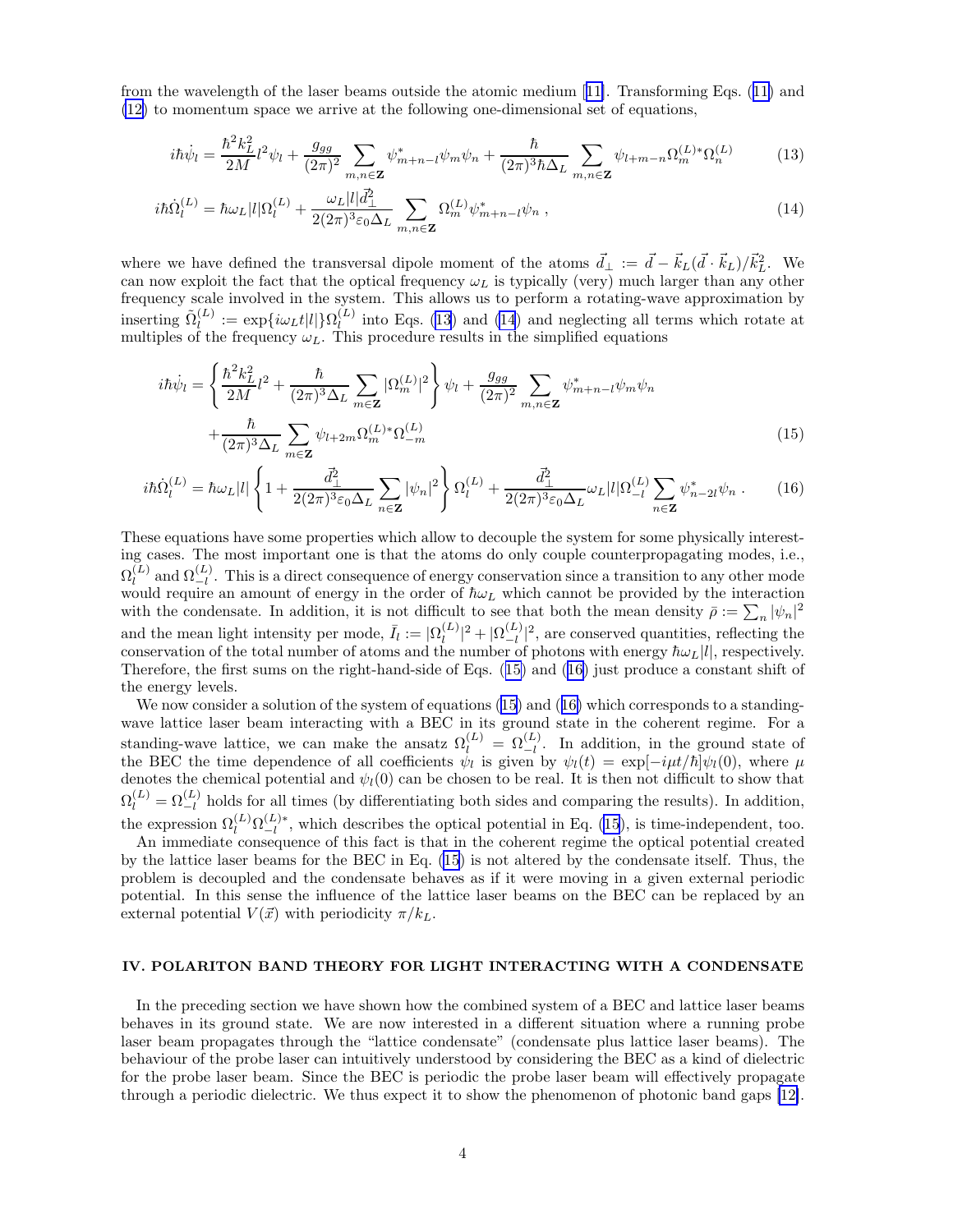<span id="page-4-0"></span>To describe the interaction of the probe laser beam with the condensate we will assume that the ground-state BEC changes little so that  $\psi_q$  enters as a given external field into the equations of motion for excited atoms [\(7\)](#page-2-0) and for the probe laser beam [\(9](#page-2-0)). Solutions of these coupled equation describe polariton modes, i.e., entangled superpositions of matter and light fields[[13,14\]](#page-8-0). Thus, it is really "polaritonic" band gaps rather than photonic band gaps that we are studying. However, for sufficiently large detuning of the lattice laser beams the entanglement is very small so that the result indeed can be considered as photonic band gaps.

To find a suitable expression for the ground-state wavefunction  $\psi_g$  we use the results of the preceding section, i.e., consider the case where the BEC is confined by a periodic potential of the form

$$
V(\vec{x}) = -V_0 \cos(2k_L x) \tag{17}
$$

(we choose the factor of  $2k<sub>L</sub>$  since the potential created by an optical lattice of wavevector  $k<sub>L</sub>$  would create such a potential[[10](#page-8-0)]). In addition, we consider a very weak probe beam and neglect the fourwave mixing effect due to the interference between the probe laser and the lattice lasers [\[11](#page-8-0)]. As a result, the ground state of the BEC can effectively be described by the Gross-Pitaevskii equation

$$
\mu \psi_g = \left\{ \frac{\bar{p}^2}{2M} + V(\vec{x}) \right\} \psi_g + g_{gg} |\psi_g|^2 \psi_g , \qquad (18)
$$

where  $\mu$  is the chemical potential. In the experimentally realized dilute Bose condensates the interaction energy of the two-body collisions between atoms is usually large, so that one can perform the Thomas-Fermi approximation by neglecting the kinetic energy. This transforms Eq. (18) into a simple algebraic equation whose solution is of the form  $|\psi_g(x)|^2 = \rho_0 + \rho_1 \cos(2k_L x)$ . This solution is valid for all x if the optical potential is not too strong, so that  $\rho_1$  is smaller than  $\rho_0$ . If  $\rho_1$  is not too close to  $\rho_0$  we furthermore can simplify the wavefunction to

$$
\psi_g(x) \approx \sqrt{\rho_0} + \frac{\rho_1}{2\sqrt{\rho_0}} \cos(2k_L x) \tag{19}
$$

(this time-independent expression is valid in a frame rotating at frequency  $E_q/\hbar$ ). We remark that this expression produces qualitatively correct results for the lowest photonic band even if the kinetic energy is not negligible or  $\rho_1 \approx \rho_0$  because the corresponding correction essentially introduce higher coefficients in the Fourier series of Eq. (19). Since these higher coefficients do only couple higher bands, they do not affect the results for the lowest band.

Since  $\psi_q$  does not depend on y and z it is advantageous to rescale the wavefunctions as  $\psi \to L_{\perp} \psi$ , where  $L_{\perp}$  is the typical extension of the BEC in the y and z direction. This guarantees that the one-dimensional integral  $\int dx |\psi|^2$  is dimensionless and can be interpreted as a particle number. In the actual calculations this rescaling leads to the appearance of various factors of  $L_{\perp}$ .  $L_{\perp}$  will not enter the final results, though.

Introducing the (classical) field  $\Omega^{(P)}(x) := \vec{d} \cdot \hat{\omega} \vec{A}_{P}^{(+)}$  $P_P^{(+)}(x)$  for the probe laser's Rabi frequency Eqs. [\(7](#page-2-0)) and([9\)](#page-2-0) can be reduced to the polariton equations of motions[[14\]](#page-8-0)

$$
i\hbar\dot{\psi}_e = \left\{\frac{\vec{p}^2}{2M} + \hbar\omega_{\rm res} + \frac{g_{eg}}{L_\perp^2}|\psi_g|^2\right\}\psi_e - i\hbar\psi_g\Omega^{(P)}\tag{20}
$$

$$
i\hbar \dot{\Omega}^{(P)} = \hbar \hat{\omega} \Omega^{(P)} + \frac{i|\vec{d}_{\perp}|^2}{2\varepsilon_0 L_{\perp}^2} \hat{\omega} \{\psi_g^* \psi_e\},\tag{21}
$$

where  $\psi_g$  (divided by  $L_{\perp}$ ) is given by Eq. (19). Since the density of excited atoms should be very small we have neglected two-body collisions between excited atoms  $(g_{ee} = 0 \text{ in Eq. (7)})$  $(g_{ee} = 0 \text{ in Eq. (7)})$  $(g_{ee} = 0 \text{ in Eq. (7)})$ . Because  $\psi_g$ only depends on x, and since we consider the case that  $\psi_e$  and  $\Omega^{(P)}$  do not depend on y and z either, the transverse delta function of Eq.([9\)](#page-2-0) can be reduced to an ordinary delta function (to prove this one can transform Eq.([9\)](#page-2-0) to momentum space).

For later use it will be convenient to consider the solutions  $\langle x|\phi\rangle := (\psi_e(x), \Omega^{(P)}(x))$  of Eqs. (20) and (21) as elements of a polariton Hilbert space with conserved scalar product

$$
\langle \phi' | \phi \rangle := \int dx \left\{ \psi_e^{\prime *} \psi_e + \frac{2\varepsilon_0 \hbar L_\perp^2}{|\vec{d}_\perp|^2} \Omega^{(P)\prime *} \hat{\omega}^{-1} \Omega^{(P)} \right\} \,. \tag{22}
$$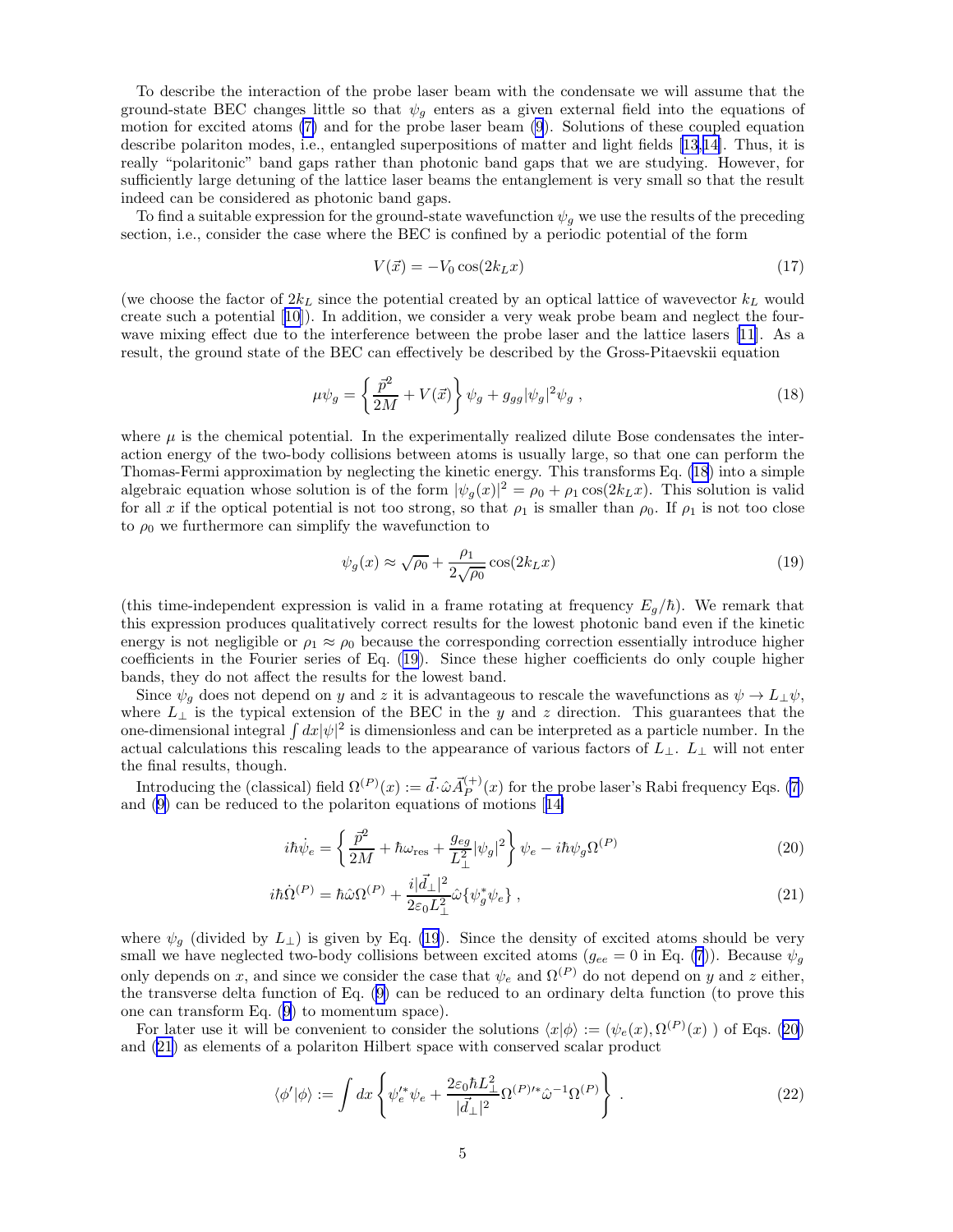<span id="page-5-0"></span>Physically the quantity  $\langle \phi | \phi \rangle$  is related to the number of excitations (number of excited atoms plus number of photons) in our system. It is a conserved quantity because of the rotating-wave approxi-mationmade in Sec. II. Eqs. ([20\)](#page-4-0) and ([21\)](#page-4-0) can be rewritten in the form  $i\hbar \partial_t |\phi\rangle = H_{\text{pol}} |\phi\rangle$  with the polariton Hamiltonian

$$
H_{\rm pol} := \frac{1}{2} (1 + \sigma_3) \left\{ \frac{\vec{p}^2}{2M} + \hbar \omega_{\rm res} + \frac{g_{eg}}{L_{\perp}^2} |\psi_g|^2 \right\} + \frac{1}{2} (1 - \sigma_3) \hbar \hat{\omega} - i \hbar \psi_g \sigma_+ + \frac{i |\vec{d}_{\perp}|^2}{2 \varepsilon_0 L_{\perp}^2} \hat{\omega} \psi_g^* \sigma_- , \qquad (23)
$$

where  $\sigma_i$  are the Pauli matrices. We remark that  $H_{\text{pol}}$  is Hermitean with respect to the scalar product [\(22\)](#page-4-0), i.e.,  $\langle \phi' | H_{\text{pol}} \phi \rangle = \langle H_{\text{pol}} \phi' | \phi$ .

To derive the polariton band-structure we have to find the eigenvalues of the operator  $H_{pol}$ . Since  $\psi_q$  is periodic  $H_{\text{pol}}$  commutes with the operator of discrete translations of amount  $\pi/k_L$  and thus has a common set of eigenvectors with this operator. The eigenvectors  $|\phi_{n,q}\rangle$  therefore can be characterized by two quantum numbers  $n \in \{0, 1, 2, \dots\}$  and  $q \in [-k_L, k_L]$  which denote the band index and the quasi-momentum, respectively. The eigenvalues of the discrete translation operator are given by  $\exp[iq\pi/k_L]$  and belong to eigenvectors which are simply given by momentum eigenstates with momentum  $\hbar k_m := \hbar (q + 2mk_L)$  for integer m. The eigenvalues  $\hbar \omega_{n,q}$  of the Hamiltonian can be found by expanding Eqs. [\(20\)](#page-4-0) and([21\)](#page-4-0) in this basis and searching for stationary solutions. The corresponding equations,

$$
\hbar\omega\psi_e(k_m) = \left\{ \frac{\hbar^2 k_m^2}{2M} + \hbar\omega_{\text{res}} \right\} \psi_e(k_m) + \frac{g_{eg}}{L_\perp^2} \left\{ \rho_0 \psi_e(k_m) + \frac{\rho_1}{2} [\psi_e(k_{m+1}) + \psi_e(k_{m-1})] \right\}
$$

$$
-i\hbar L_\perp \sqrt{\rho_0} \Omega^{(P)}(k_m) - i\hbar L_\perp \frac{\rho_1}{4\sqrt{\rho_0}} [\Omega^{(P)}(k_{m+1}) + \Omega^{(P)}(k_{m-1})] \tag{24}
$$

$$
\hbar\omega\Omega^{(P)}(k_m) = \hbar c|k_m|\Omega^{(P)}(k_m) + i\frac{|\vec{d}_{\perp}|^2 c|k_m|}{2\varepsilon_0 L_{\perp}} \left\{ \sqrt{\rho_0} \psi_e(k_m) + \frac{\rho_1}{4\sqrt{\rho_0}} [\psi_e(k_{m+1}) + \psi_e(k_{m-1})] \right\} , \quad (25)
$$

can easily be solved numerically. Fig. 1c) shows the resulting band structure near the upper band edge of the lowest frequency band for a condensate of density  $\rho_0 = 1.1 \rho_1 = 10^{14}$  cm<sup>-3</sup>. In order to describe the limit of a photonic instead of a polariton band-structure we have assumed a very large detuning of  $\Delta_L = 100$  GHz of the lattice. However, the results given below do not change very much if a smaller detuning is assumed. We furthermore have set  $|\vec{d}_{\perp}| \approx ea_0$ , with e being the electron's charge and  $a_0$  denoting Bohr's radius. The wavevector of the lattice was taken to be  $k_L = 10^7 \text{ m}^{-1}$ .

An excellent analytical approximation for the band structure can be made by assuming that for  $q \in (0, k_L)$  only the modes  $\Omega^{(P)}(q), \Omega^{(P)}(q-2k_L), \psi_e(q),$  and  $\psi_e(q-2k_L)$  are important. The problem is then reduced to finding the eigenvalues of a  $4 \times 4$  matrix. For  $q = k<sub>L</sub>$  the eigenvalues have a simple form and allow to derive the following expression for the band gap  $\Delta\omega$  separating the two lowest energy bands,

$$
\Delta \omega = s_+ - s_- \,, \tag{26}
$$

where we have defined the frequencies  $\nu_i := |\vec{d}_\perp|^2 \rho_i/(2\hbar \varepsilon_0)$  and introduced the abbreviations  $s_{\pm} :=$  $\sqrt{(\Delta_L/2)^2 + \omega_{\text{res}}(\sqrt{\nu_0} \pm \sqrt{\nu_1/4})^2}$ . For a large detuning  $|\Delta_L|$ , i.e., in the limit of a photonic band gap, this expression simplifies to  $\Delta \omega = \omega_0 \nu_1 / |\Delta_L|$ . For the numerical values given above the band gap takes the value  $\Delta\omega \approx 40$  GHz.

For  $q \neq k_L$  the band structure is given by a rather complicated expression. We therefore have further simplified the analytical result by fitting it to a square root [\[15](#page-8-0)]. The lowest polariton band then takes the form

$$
\omega_{0,q} \approx \omega_{0,\text{max}} + \bar{\nu} - \sqrt{c^2(|q| - k_L)^2 + \bar{\nu}^2} \,, \tag{27}
$$

where

$$
\omega_{0,\text{max}} = \omega_{\text{res}} - \frac{|\Delta_L|}{2} - s_+ \tag{28}
$$

denotes the upper edge of the lowest frequency band, and

$$
\bar{\nu} := \frac{\Delta\omega}{(\omega_{0,\text{max}} - \omega_{\text{res}})^2} s_+(s_+ + s_-)
$$
\n(29)

determines the curvature of the band. In the limit of a large detuning this simplifies to  $\bar{\nu} \approx \Delta \omega/2$ .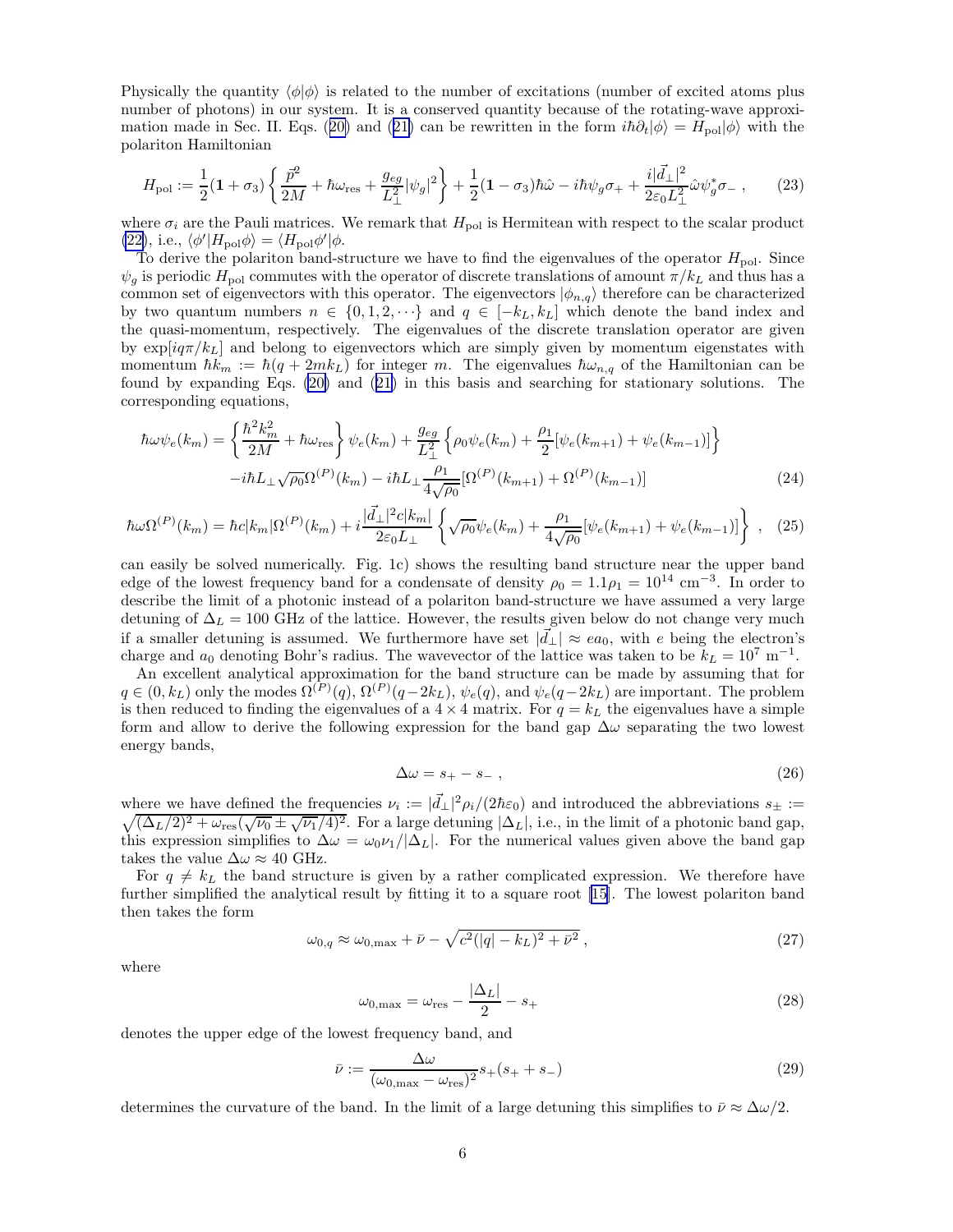## V. THEORY OF LOCALIZED DEFECTS

<span id="page-6-0"></span>In the previous section we have studied polariton band gaps of light generated by the lattice condensate in its ground state. However, in general the BEC might be in a state corresponding to a (coherent) elementary excitation which usually are not periodic. Thus, we expect defects in the lattice condensate. As is well-known from solid state theory a defect or an impurity in an otherwise periodic potential can lead to defect states, i.e., states whose energy eigenvalue lies inside the gap between two energy bands (see, e.g., Ref. [\[16](#page-8-0)]). In the system under consideration this phenomenon could be exploited to acquire knowledge about non-periodic elementary excitations of the Bose condensate by observing light propagation through the BEC. In addition, defect theory can also be applied to study the back-reaction of an excited BEC on the optical potential confining it.

The existence of defect states for photonic band gaps has been examined in the microwave regime for ordinary dielectric materials[[12,17](#page-8-0)]. The method of calculation that we adopt is closely related to the Green's function approach of Ref.[[16\]](#page-8-0).

Specifically we consider the situation that the condensate's wavefunction is given by  $\psi_G(x)$  $\psi_q(x)+\delta\psi_q(x)$ , where  $\psi_q$  (divided by  $L_{\perp}$ ) is given by Eq. [\(19\)](#page-4-0) and  $\delta\psi_q$  describes a coherent elementary excitation of the condensate which we assume to be localized in the x-direction. This allows us to estimate the resulting energy eigenstates by adapting the Koster-Slater model [\[18](#page-8-0)] to the case of polariton band gaps.

Our aim is to find solutions of the equation

$$
\hbar\omega_{\text{defect}}|\phi\rangle = (H_{\text{pol}} + H_{\text{defect}})|\phi\rangle \,,\tag{30}
$$

where

$$
H_{\text{defect}} := -i\hbar \delta \psi_g \sigma_+ + \frac{i|\vec{d}_\perp|^2}{2\varepsilon_0 L_\perp^2} \hat{\omega} \delta \psi_g^* \sigma_- \tag{31}
$$

describes the influence of the elementary excitation  $\delta \psi_g$  and  $\omega_{\text{defect}}$  is the defect eigenfrequency.

To find the solutions of Eq. (30) we expand  $|\phi\rangle$  in terms of Wannier functions,

$$
|W_{n,\nu}\rangle := \frac{1}{\sqrt{2k_L}} \int_{-k_L}^{k_L} dq e^{-\pi i \nu q / k_L} |\phi_{n,q}\rangle , \qquad (32)
$$

where  $\nu$  is an integer number. The functions  $W_{n,\nu}(x)$  are localized around the lattice point  $\pi \nu / k_L$ which makes them a convenient tool to study localized defects. Inserting  $|\phi\rangle = \sum_{n,\nu} \phi_{n,\nu} |W_{n,\nu}\rangle$  into Eq. (30) one easily deduces the equation

$$
\omega_{\text{defect}} \phi_{n,\nu} = \sum_{\mu} \omega_{n,\nu-\mu} \phi_{n,\mu} + \sum_{m,\mu} \langle W_{n,\nu} | H_{\text{defect}} / \hbar | W_{m,\mu} \rangle \phi_{m,\mu} , \qquad (33)
$$

with

$$
\omega_{n,\nu-\mu} := \frac{1}{2k_L} \int_{-k_L}^{k_L} dq e^{\pi i (\nu - \mu)/k_L} \omega_{n,q} . \tag{34}
$$

Since the Wannier basis is countable Eq. (33) can be interpreted as a matrix equation. In particular, one now can exploit the fact that both the Wannier functions and  $H_{\text{defect}}$  are localized. This implies that, at least approximately, only a finite number, say an  $N \times N$  submatrix, of the matrix elements  $\langle W_{n,\nu} | H_{\text{defect}} | W_{m,\mu} \rangle$  is nonvanishing.

Introducing the Green's function  $G := (\omega_{\text{defect}} \mathbf{1} - H_{\text{pol}}/\hbar)^{-1}$  whose matrix elements are given by

$$
\langle W_{n,\nu}|G|W_{m,\mu}\rangle = \delta_{n,m} \frac{1}{2k_L} \int_{-k_L}^{k_L} dq \frac{e^{\pi i(\nu-\mu)/k_L}}{\omega_{\text{defect}} - \omega_{n,q}} =: \delta_{n,m} G_{n,\nu-\mu}
$$
(35)

the eigenvalue problem can be reduced to

$$
\phi_{n,\nu} = \sum_{m,\mu,\lambda} G_{n,\nu-\mu} \langle W_{n,\mu} | H_{\text{defect}} / \hbar | W_{m,\lambda} \rangle \phi_{m,\lambda} . \tag{36}
$$

As is well-known in solid state theory[[16\]](#page-8-0) it is sufficient to consider only the eigenvalue problem of the  $N \times N$  subspace where the matrix elements of  $H_{\text{defect}}$  are non-zero to derive the frequencies of the defect states.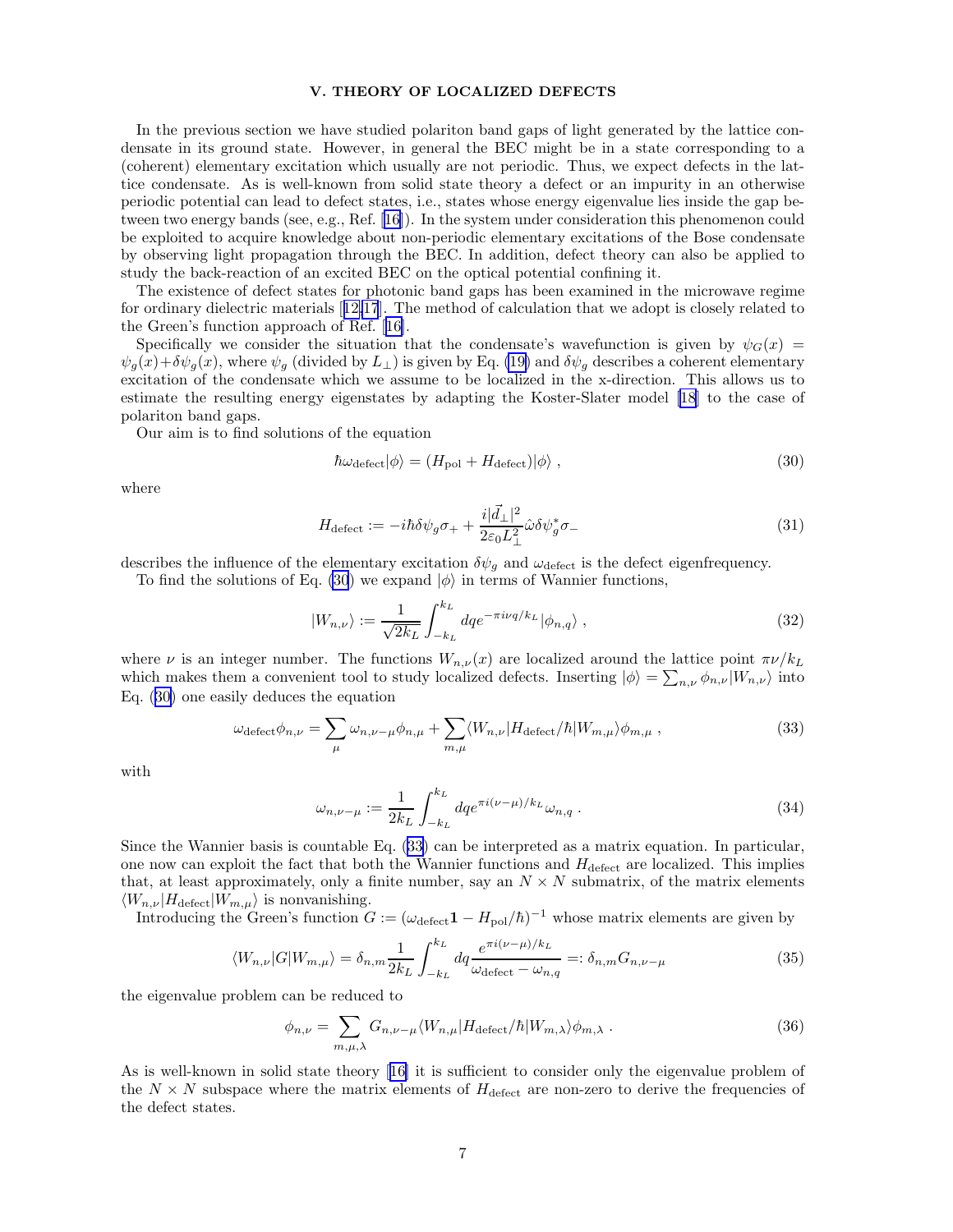## VI. KOSTER-SLATER MODEL FOR PHOTONIC BAND GAPS

Having derived the matrix eigenvalue equation([36\)](#page-6-0) for the determination of the defect frequency it is straightforward to apply the Koster-Slater model [\[18](#page-8-0)] to the problem at hand. In this model the assumption is made that both the Wannier functions and the perturbation  $U_{np}$  are localized in such a way that only one matrix element of the perturbation is nonzero,

$$
\langle W_{n,\nu} | H_{\text{defect}} | W_{m,\mu} \rangle = U_0 \delta_{n,0} \delta_{m,0} \delta_{\nu,0} \delta_{\mu,0} . \tag{37}
$$

This model is not valid if  $\delta \psi_q$  is too strongly localized (i.e., on a scale much smaller than the lattice spacing $\pi/k_L$ ) [[19](#page-8-0)], but should produce qualitative estimates of defect frequencies for moderately localized perturbations.

Inserting Eq. (37) into the eigenvalue equation([36\)](#page-6-0) and using Eq.([35\)](#page-6-0) to evaluate the only relevant matrix element of G,  $\langle W_{0,0}|G|W_{0,0}\rangle$ , we find that the defect frequency  $\omega_{\text{defect}}$  has to fulfill the condition

$$
1 = \frac{U_0}{\hbar} \frac{1}{2k_L} \int_{-k_L}^{k_L} \frac{dq}{\omega_{\text{defect}} - \omega_{0,q}} \,. \tag{38}
$$

The integral can be calculated exactly for the photonic band of Eq. [\(27](#page-5-0)), but since the resulting expression is somewhat complicated it is more instructive to use the following approximation which is valid if the defect frequency  $\omega_{\text{defect}}$  is close to the upper edge  $\omega_{0,\text{max}}$  of the lowest frequency band,

$$
\frac{1}{2k_L} \int_{-k_L}^{k_L} \frac{dq}{\omega_{\text{defect}} - \omega_{0,q}} \approx \frac{\pi}{\omega_L} \sqrt{\frac{\bar{\nu}}{2(\omega_{\text{defect}} - \omega_{0,\text{max}})}}.
$$
\n(39)

Inserting this into Eq. (38) we find for the frequency of the defect state the expression

$$
\omega_{\text{defect}} - \omega_{0,\text{max}} \approx \frac{\pi^2}{2} \frac{\bar{\nu}}{\omega_L^2} \frac{U_0^2}{\hbar^2} \,. \tag{40}
$$

It is of interest to know how large this frequency difference is for realistic systems. To achieve this we first have to estimate the value of  $U_0 = \langle W_{0,0} | H_{\text{defect}} | W_{0,0} \rangle = i\hbar \int dx \{W_{\Omega}^* W_e \delta \psi_g^* - W_e^* W_{\Omega} \delta \psi_g\}$ with  $\langle x|W_{0,0}\rangle = (W_e(x), W_{\Omega}(x))$ . A rough estimate for this integral can be made by setting both  $\delta\psi_g$  and the Wannier function to be constant over one wavelength  $\lambda_L$  and to be zero outside this range. The normalization condition  $\langle W_{0,0}|W_{0,0}\rangle = 1$  then leads approximately to  $1 = \lambda_L \frac{1}{2} |W_e|^2 +$  $|W_{\Omega}|^2/(\omega_L|d_{\perp}|^2/2\hbar\varepsilon_0L_{\perp}^2)\}$ . Using this condition  $U_0$  takes its maximal value for  $W_e = 1/(\sqrt{2}L_{\perp}),$ 

$$
U_0 \approx 2\hbar \delta \psi_g \sqrt{\omega_L \frac{|d_\perp|^2}{2\hbar \varepsilon_0 L_\perp^2}} \,. \tag{41}
$$

Assuming a defect amplitude of  $\delta \psi_g = \epsilon \sqrt{\rho_0} L_\perp$  over the extent of  $W_{0,0}(x)$ , where  $\epsilon$  is small compared to one, we can derive an estimate for the defect frequency (40) of

$$
\omega_{\rm defect} - \omega_{0,\rm max} \approx 2\pi^2 \epsilon^2 \frac{\bar{\nu}}{\omega_L} \nu_0 \,. \tag{42}
$$

Using the same numbers as in Sec. IV (that is,  $\rho_i = 10^{14}$  cm<sup>-3</sup> and  $\Delta_L = 10^{11}$  s<sup>-1</sup>) as well as  $\epsilon = 0.3$ this frequency difference can be shown to be of the order of 100 Hz. Though this number is too small to be measurable it should be pointed out that it applies only to a defect corresponding to an elementary excitation over one wavelength. A different type of defect can produce a much different result. For example, if we do not consider a weak elementary excitation but a strong localized excitation we can estimate its effect but assuming a larger value for  $\epsilon$ . A threefold increase of the local density ( $\epsilon = 3$ ) would lead to a defect frequency  $\omega_{\text{defect}} - \omega_{0,\text{max}}$  of about 10 KHz, for instance.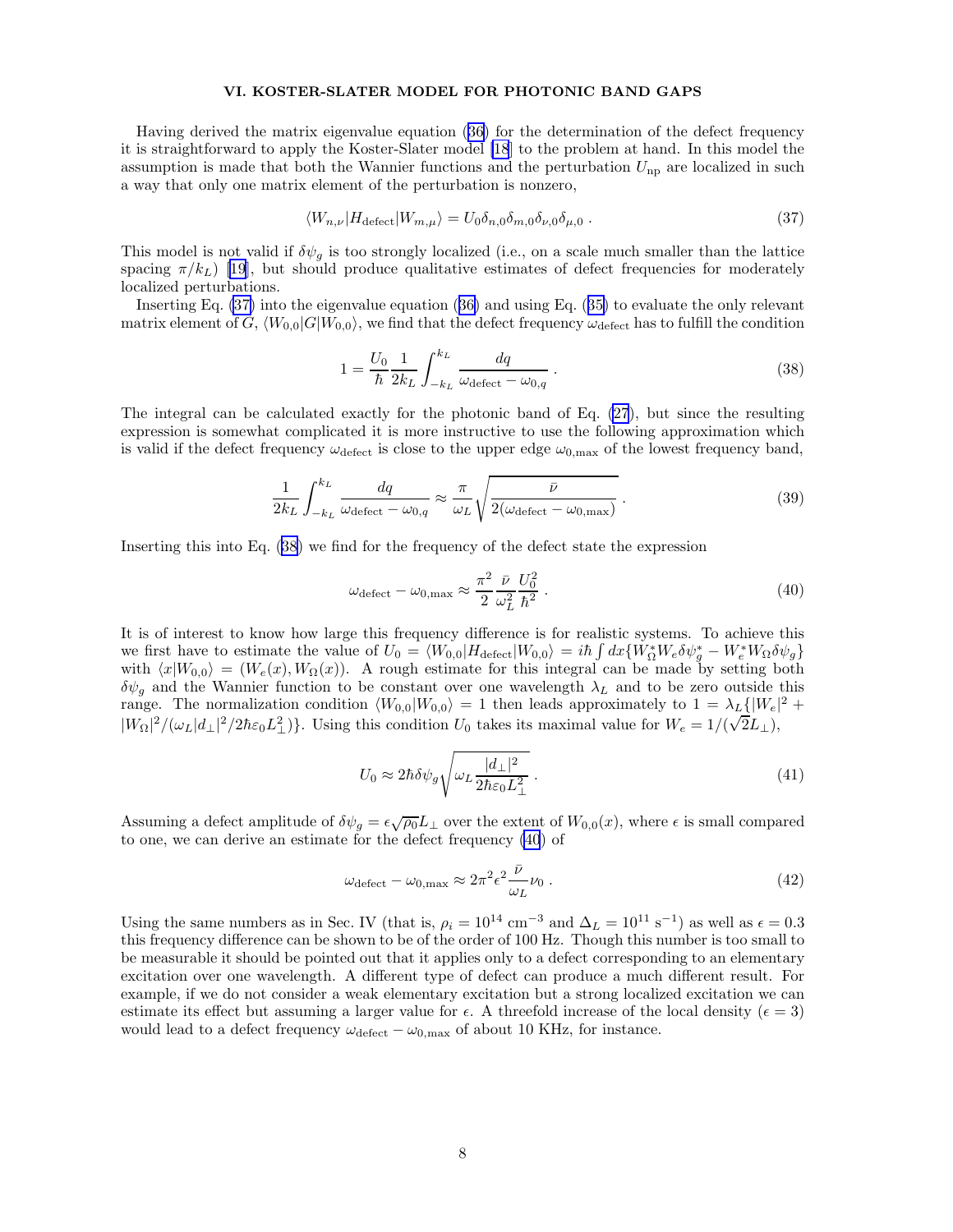#### VII. CONCLUSIONS

<span id="page-8-0"></span>In this paper we have analysed the interaction of a lattice (or "crystalized") Bose-Einstein condensate with largely detuned laser beams. We have derived a periodic solution of the coupled equations of motion, corresponding to a free BEC and a standing lattice laser beam. We found that, if the condensate is in its ground state, these equations decouple and the effect of the lattice laser beam on the condensate is not affected by the condensate itself (no back-reaction). In this situation it is thus equivalent to consider a condensate in some external periodic potential with the same periodicity.

Building on this result we then assumed that the condensate is confined by an external periodic potential. Since the condensate's ground state is then periodic, too, it forms a kind of periodic dielectric. A probe laser beam propagating through this dielectric will then experience the formation of photonic band gaps. We have analysed this situation using the concept of polaritons, i.e., entangled superpositions of excited atoms and photons.

If the condensate is not in its ground state but in a state corresponding to a localized elementary excitation the periodicity of the system is perturbed. This leads to the formation of defect states inside a polariton band gap.

Acknowledgement: We thank Michael Steel for helpful discussions. This work has been supported by the Australian Research Council.

- [1] M. Anderson, J.R. Ensher, M.R. Matthews, C.E. Wieman, and E.A. Cornell, Science 269, 198 (1995); C.C. Bradley, C.A. Sackett, J.J. Tollet and R. Hulet, Phys. Rev. Lett. 75, 1687 (1995); M.-O. Mewes, M.R. Andrews, N.J. van Druten, D.M. Kurn, D.S. Durfee, C.G. Townsend and W. Ketterle, Phys. Rev. Lett. 77, 416 (1996); D.S. Jin, J.R. Ensher, M.R. Matthews, C.E. Wieman, and E.A. Cornell, Phys. Rev. Lett. 77, 420 (1996).
- [2] D.M. Stamper-Kurn, M.R. Andrews, A.P. Chikkatur, S. Inouye, H.-J. Miesner, J. Stenger, and W. Ketterle, Phys. Rev. Lett. 80, 2027 (1998).
- [3] P.S. Jessen and I.H. Deutsch, Optical lattices, in Advances in atomic, molecular, and optical Physics 37, 95 (1996), edited by B. Bederson and H. Walther, Cambridge 1996.
- [4] L. Guidoni, C. Triché, P. Verkerk, and G. Grynberg, Phys. Rev. Lett. **79**, 3363 (1997).
- [5] K. Berg-Sørensen and K. Mølmer, to appear in Phys. Rev. A.
- [6] D. Jaksch, C. Bruder, J.I. Cirac, C.W. Gardiner, and P. Zoller, preprint [cond-mat/9805037](http://arxiv.org/abs/cond-mat/9805037).
- [7] W. Zhang and D.F. Walls, Phys. Rev. A 49, 3799 (1994).
- [8] G. Lenz, P. Meystre, and E.M. Wright, Phys. Rev. A 50, 1681 (1994).
- [9] M. Lewenstein, L. You, J. Cooper, and K. Burnett, Phys. Rev. A 50, 2207 (1994).
- [10] K.-P. Marzlin und W. Zhang, Phys. Rev. A. 57, p. 4761 (1998).
- [11] I.H. Deutsch, R.J.C. Spreeuw, S.L. Rolston, and W.D. Phillips, Phys. Rev. A 52, 1394 (1995).
- [12] E. Yablonovitch, T.J. Gmitter, R.D. Meade, A.M. Rappe, K.D. Brommer, and J.D. Joannopoulos, Phys. Rev. Lett. 67, 3380 (1991).
- [13] B.V. Svistunov and G.V. Shlyapnikov, Sov. Phys. JETP 71, 71 (1990).
- [14] H.D. Politzer, Phys. Rev. A **43**, 6444 (1991).
- [15] More specifically, we assumed that the lowest frequency band  $\omega_{0,q}$  has the form  $\omega_{0,q} \approx f(q) := A \sqrt{c^2(|q|-k_L)^2+B^2}$ . The parameters A and B are determined by comparing f and  $d^2f/dq^2$  at  $q=k_L$ with  $\omega_{0,q}$  and  $d^2\omega_{0,q}/dq^2$  found in the 4-level approximation. The latter can be found by taking the derivative of the characteristic polynomial of the  $4 \times 4$  matrix with respect to q at  $q = k<sub>L</sub>$ .
- [16] J. Callaway, Quantum theory of the solid state, 2nd edition, Academic Press, Boston 1991.
- [17] R.D. Meade, K.D. Brommer, A.M. Rappe, and J.D. Joannopoulos, Phys. Rev. B 44, 13772 (1991); K.M. Leung, J. Opt. Soc. Am. B 10, 303 (1993); D.R. Smith, R. Dalichaouch, N. Kroll, S. Schultz, S.L. McCall, and P.M. Platzman, J. Opt. Soc. Am. B 10, 314 (1993); H.G. Algul, M. Khazhinsky, A.R. McGurn, and J. Kapenga, J. Phys.: Condens. Matter 7, 447 (1995); N.-H. Liu, Phys. Rev. B 55, 4097 (1997).
- [18] G.F. Koster and J.C. Slater, Phys. Rev. 96, 1208 (1954).
- [19] A.M. Stoneham, *Theory of defects in solids*, Clarendon Press, Oxford 1975.